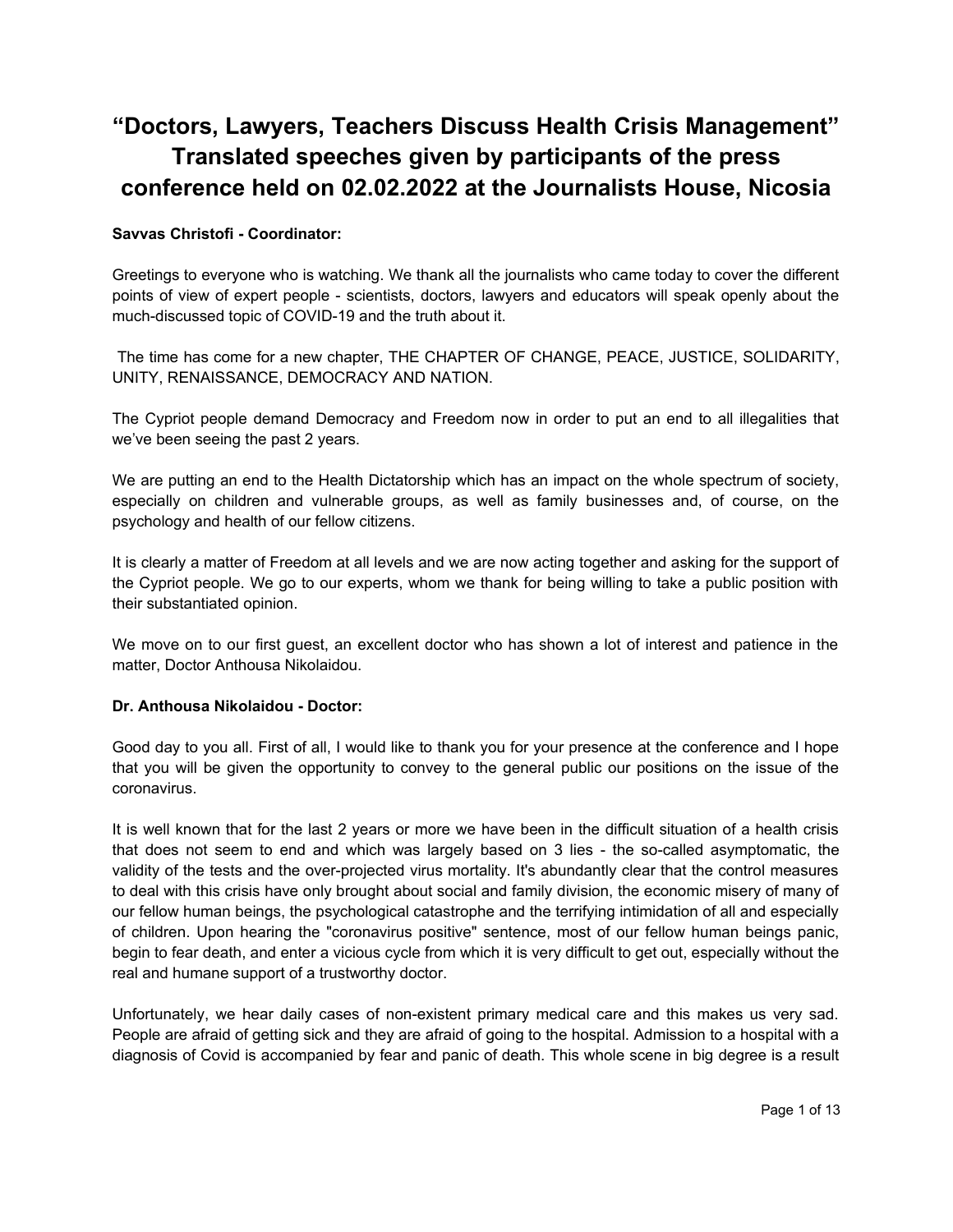of the tactics of the media and government policy that broadcast horror bulletins on a daily basis and not news bulletins. The violation of human dignity and free will is also very obvious. Modern bioethics speaks of choice, and yet we live every day in the nightmare of immoral coercion to vaccinate, and let the government and its advisory committee declare that vaccination is not mandatory.

We now live in a state of dictatorial health policy that has never occurred in the history of mankind. A healthy person is forced to undergo diagnostic tests of dubious validity to prove that he is healthy, which, even with the admission of the manufacturer, contain residues of toxic and carcinogenic substances. In addition, the population is bribed to be vaccinated, something that has never been done before, threatened with loss of basic rights, he is deprived of information and his free choice while at the same time his own consent to perform medical operations on his body is ignored. We also hear cases of people losing their jobs if they are not vaccinated, and many are forced to be vaccinated at the risk of their health with an experimental vaccine. This is not medical science, it is a dictatorship under the pretext of health. All this time we are spectators in a theater of the absurd, with measures that do not work and yet continue to be implemented. Much more, at the same time that in many other countries the measures are slowly being withdrawn, in our country they are becoming even stricter.

Our ancestors used to say "twice a sin is not a wise man", and yet those in charge continue to impose the mask and the repeated, and now daily, examinations on healthy people, to isolate asymptomatic people, to force vaccinations, and yet so-called "cases" increase. Everyone knows that we do not have so many real "cases", since the majority of them are positive for the examination of people without disease and without symptoms, but who are recorded and published as patients.

From personal experience and the experience of several other colleagues who could not be here with us, but also internationally, I assure you that there are therapeutic approaches that have helped thousands of patients at home, taking anti-inflammatories, with increased doses of vitamin D3 which has an important role in the treatment of coronavirus infection, accompanied by elevated doses of vitamin C which acts as an antioxidant and strengthens the body's defenses, as well as with the administration of supplements such as probiotics, zinc and others. Depending on the progression of the disease, patients can take inhaled, antibiotic treatment, anticoagulants as well as steroids, on medical indications.

◦ Of the patients receiving immediate and timely treatment, few cases require hospitalization and even fewer have ended up. What has played the most important role in the outcome of the disease is the strengthened immune system and prevention. In no case does the panic and fear of death that is cultivated by contractors help.

 From the time of Hippocrates until today, medicine was based on natural immunity which has been proven to be superior to artificial immunity to vaccines. In this political management of the pandemic the concept of natural immunity has been abolished, as a result of which we see the reduction of the disease certificate from six months to three months, while in other countries that respect scientific knowledge the disease certificate lasts for nine months or more, and is renewed every three months with any confirmation of satisfactory antibodies. Unfortunately, the contempt for natural immunity in our country serves as another lever of pressure for forced vaccination.

But it is now well known that vaccines do not protect against infection or disease. In contrast, vaccinated people become ill and transmit and / or die, not only from COVID-19 but also from serious complications of vaccines (data available online).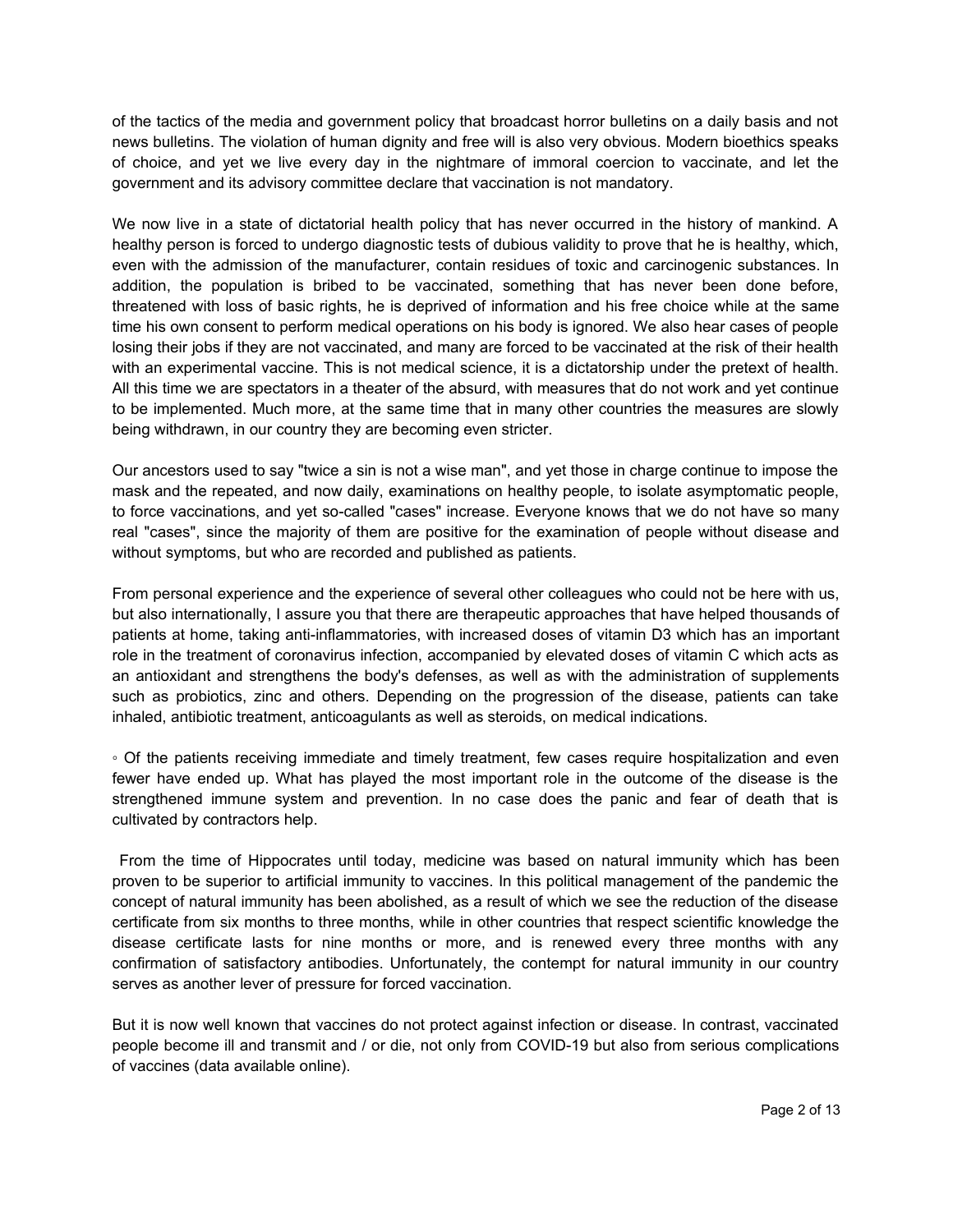Also, a very large number of vaccinated people suffer from serious irreversible complications that have been recorded worldwide, but due to lack of transparency they are not heard in the media, but instead are kept as a seven-sealed secret. In an animal experiment, if deaths occurred in 25-30 animals, the experiment would be stopped immediately. But the post-vaccination experiment for COVID-19 is unfortunately continuing.

 It is time to present the scientific truth and to return to the fruitful and constructive dialogue based on scientific data and to respect the freedom of each of our fellow human beings as befits a democracy. We call on everyone to enter into a dialogue and the media to restore their social responsibility by promoting all views and encouraging the exchange of knowledge and experiences. The one-sided imposition of a monolithic approach to solving problems in society has never helped humanity.

Thank you.

*Savvas: Thank you Doctor, next we have Dr Andri Polydorou, doctor and lawyer. As she is abroad in Athens, we will hear her news via video call:*

## **Dr. Andri Polydorou - Doctor & Lawyer (video presentation):**

I will speak as an ordinary citizen of the Republic of Cyprus, like all people, about how we experienced these two years of dictatorial decrees and to demand immediate accountability to the Government.

First, for the division it brought about.

Second, for targeting and punishing us because we are healthy. It is the duty of the state to protect this good, and not to separate us as if we were the lepers who will transmit the disease.

Third, for the controlled information that refers to dictatorial regimes, in order to sow fear and give privileges, forgetting that in the Republic there are no privileged classes.

Fourth, the state spent astronomical sums on the mismanagement of the pandemic, instead of creating infrastructure that could care for patients and remain available to health for decades to come.

Fifth, the state is not interested in the 700 deaths from smoking each year and the tens of thousands of euros spent on their treatment, and does everything for the 350 deaths a year from coronavirus.

 Sixth, the state has deprived us of our human rights, sensitive personal data and medical confidentiality, and is forcing us to show them to everyone.

The opposition should assume its responsibilities for the two years that it has been silent and for the first time, perhaps for the last time, all the parties have sided with the government.

Even the National Bioethics Committee of Cyprus has to justify the attitude of a dead bed bug.

We ask for the resignation of the Archbishop because in no case does he represent the God we believe in, of love, of charity, of humility.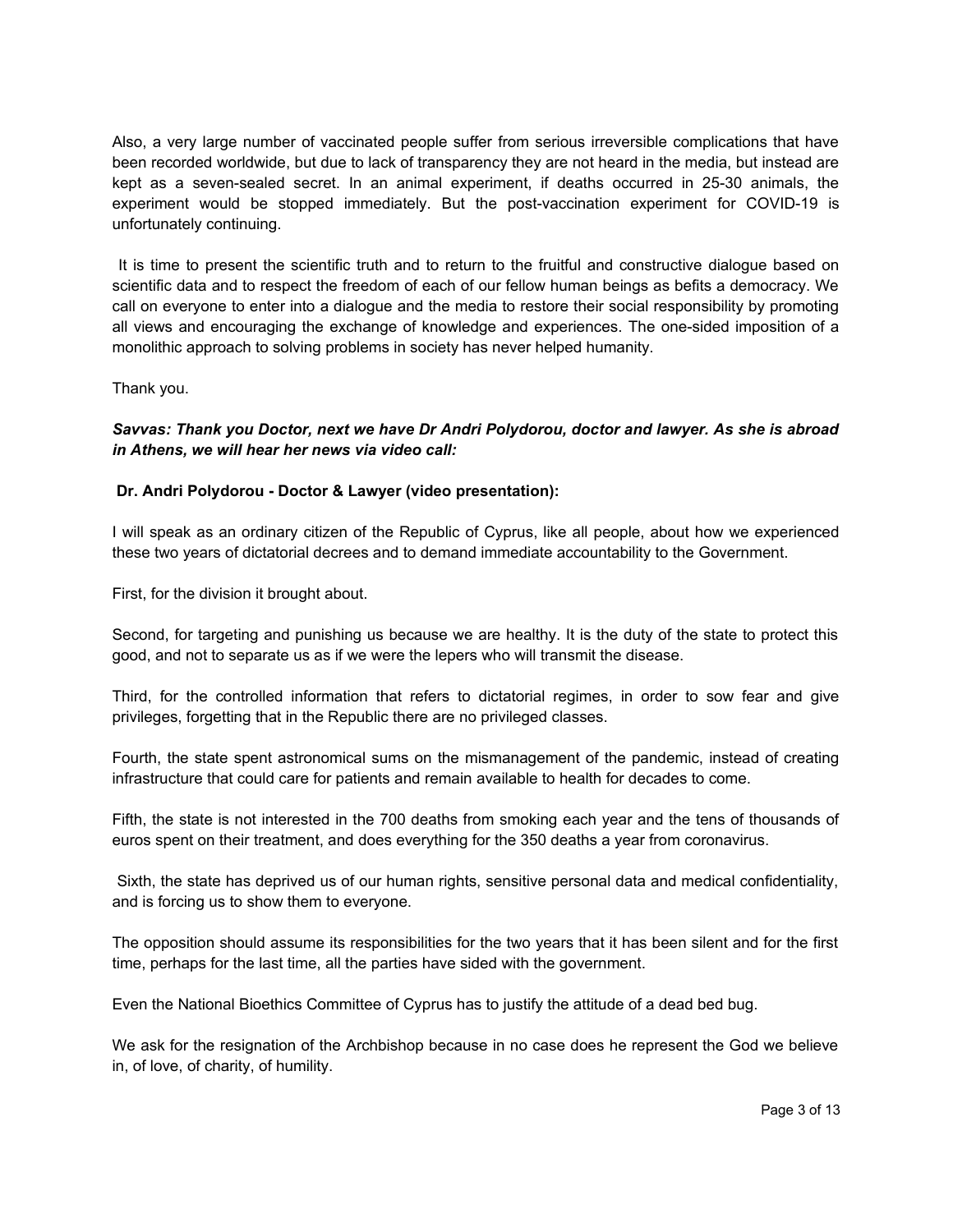We accuse the media of forgetting what journalism would say and holding a monophony, enslaving themselves to the regime.

We demand that all those who sowed discord and shook the foundations of the family be held accountable, because while they knew that the vaccine was in a research stage, insufficient, and had side effects, they hid it. We also accuse them of never making public the deaths and hospitalizations in the intensive care unit due to its side effects. We accuse them that even now that countries have begun to reject the vaccine on children as more dangerous than the virus, they insist on their program.

We demand that everyone be accountable to the people and leave the high positions they are trying to integrate with.

Thank you very much.

## *Savvas: Thank you doctor. Next we have teacher Alexios Savvides, who for 2 years has taken this stance:*

### **Alexios Savvides - Teacher:**

◦ The management of Covid-19, by the executive and other powers, has caused destabilization at all levels. In schools of all levels, there is a climate of uncertainty, suspicion and insecurity due to the fear that is systematically cultivated but also due to the arbitrary measures that are constantly escalating.

◦ First, the measures violate basic human rights of teachers and students and promote discrimination and bullying,

Second, they lack scientific documentation and therefore circumvent any educational process. The beginning of every learning process is the human communication of all those involved in it, which is abolished by the continuous extension and escalation of measures. Distances, masks, continuous testing, safe pass, scanning, conversion of teachers into police officers, nurses, doctors and "specialists", bombardment with conflicting announcements for Covid-19, serious shortages in teaching staff, lack of interest from substitutes due to working conditions, conduct by the Ministry of Education, in this paranoia, four-month exams, abolition of holidays, in-school activities and educational trips , complete exclusion of the parent from the educational space, incomplete and insufficient information of the parents about the progress of their child, assuming the role of teacher by the parent with wrong anti-pedagogical approaches.

All of the above have led to a rupture and imbalance in communication between teachers, students and guardians. They do not reach the above, comes the "test to stay", another arbitrary and provocative measure that lacks scientific documentation, conveys ambiguous messages and confuses children. It violates the personal space of children and has an impact on both their physical and mental health as they undergo a frequent, psychologically damaging and morally questionable process. And all this while the file of the case, for the existence of ethylene oxide in a specific batch of rods (swabs) for rapid test, has been handed over by the police investigators to the Attorney General and the conclusion is awaited.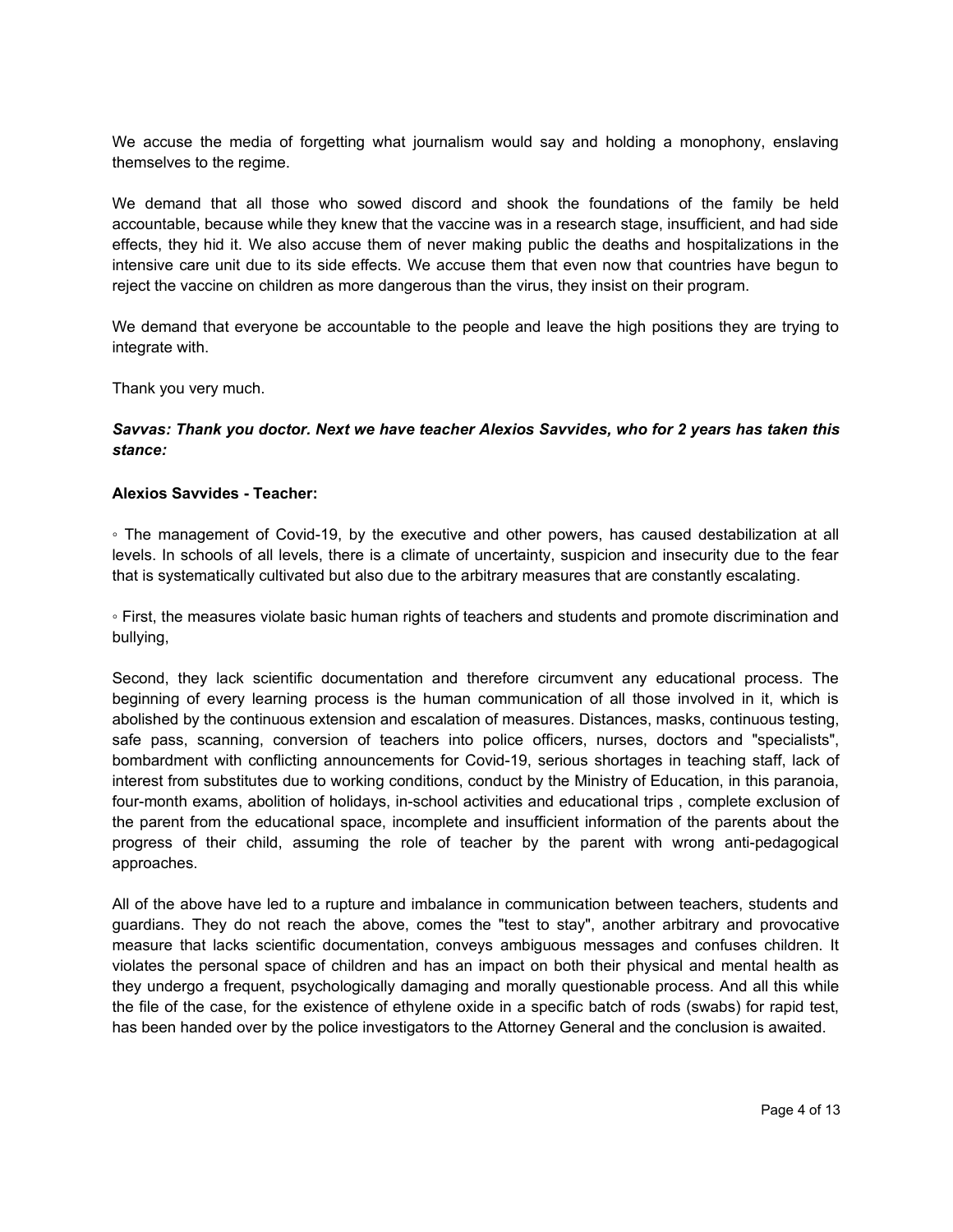The bitter truth is that we have children full of guilt, fears, addictions, given up on any essential pedagogical perspective. Schools have therefore been transformed from places of joy, learning, creation, effective, constructive collaboration and communication into examination centers and clinical laboratories. Since it is internationally accepted that the Omicron mutation is milder with significantly reduced hospitalizations, the deescalation of measures should have already taken place in schools.

These ineffective measures as well as the failure to create the coveted wall of immunity but also the missteps and false news that expose our country internationally (such as the ridiculous and non-existent, as it became clear in a few days, Cypriot scientist's post about the non-existent Deltacron) have shaken public confidence in the advisory committee, in the "experts", in the relevant ministries, while sowing panic in society and undermining the moral, mental and spiritual health of children.

# *Savvas: Thank you Mr. Savvides, next we have Dr. Michalis Spyrou, who will share his thoughts and findings via video call:*

# **Dr. Michalis Spyrou - Doctor (video presentation):**

Greetings. Thank you for giving me the opportunity to express my views on two issues related to the current health crisis that afflicts the whole world, and of course our Cyprus could not be absent.

The first issue I want to address is vaccines in children. As a Doctor, I believe that vaccinating children, especially children aged 5 to 12, is not justified as it is known that even if they are infected with the coronavirus, the vast majority will not get sick, and will not show health problems while they pass the disease very easily. In addition, the benefit in relation to the potential risks from vaccine side effects does not support vaccination. After all, vaccines are still in the experimental stage, and we do not know what the consequences may be both in the near future and in the long run, and much more that side effects of vaccines in children such as myocarditis, pericarditis and other problems have already occurred.

For all the above reasons, vaccinations in children should be stopped and this should be understood by the Ministry of Health, the epidemiological team and the scientific world, but also by ordinary citizens. As new reports on complications and benefit and risk assessments from many countries are constantly being published, we expect the Pancyprian Medical Association to re-evaluate its position specifically on vaccinations in children.

The second issue I would like to address is the issue of mandatory mask use. Many studies have already been published that do not evaluate the use of the mask as important in terms of protection against infection. I have personally evaluated the data from my own practice with a number of 178 people who have visited me in the practice. For the routine clinical examination I perform in my office, I recorded the heart rate and blood oxygen while patients wore the mask. Then I asked them to remove the mask and after a few minutes I repeated the same measurements.

Personally, I have found that with any mask and when the person has the mask, the oxygen decreases by 2-3% and the heart rate increases. By this you understand that the heart is forced to work harder to adapt. That is, under-oxygenation is observed in the blood and since oxygen is the main factor in the functioning of the human body in combustion and metabolism, it is next to create normal consequences.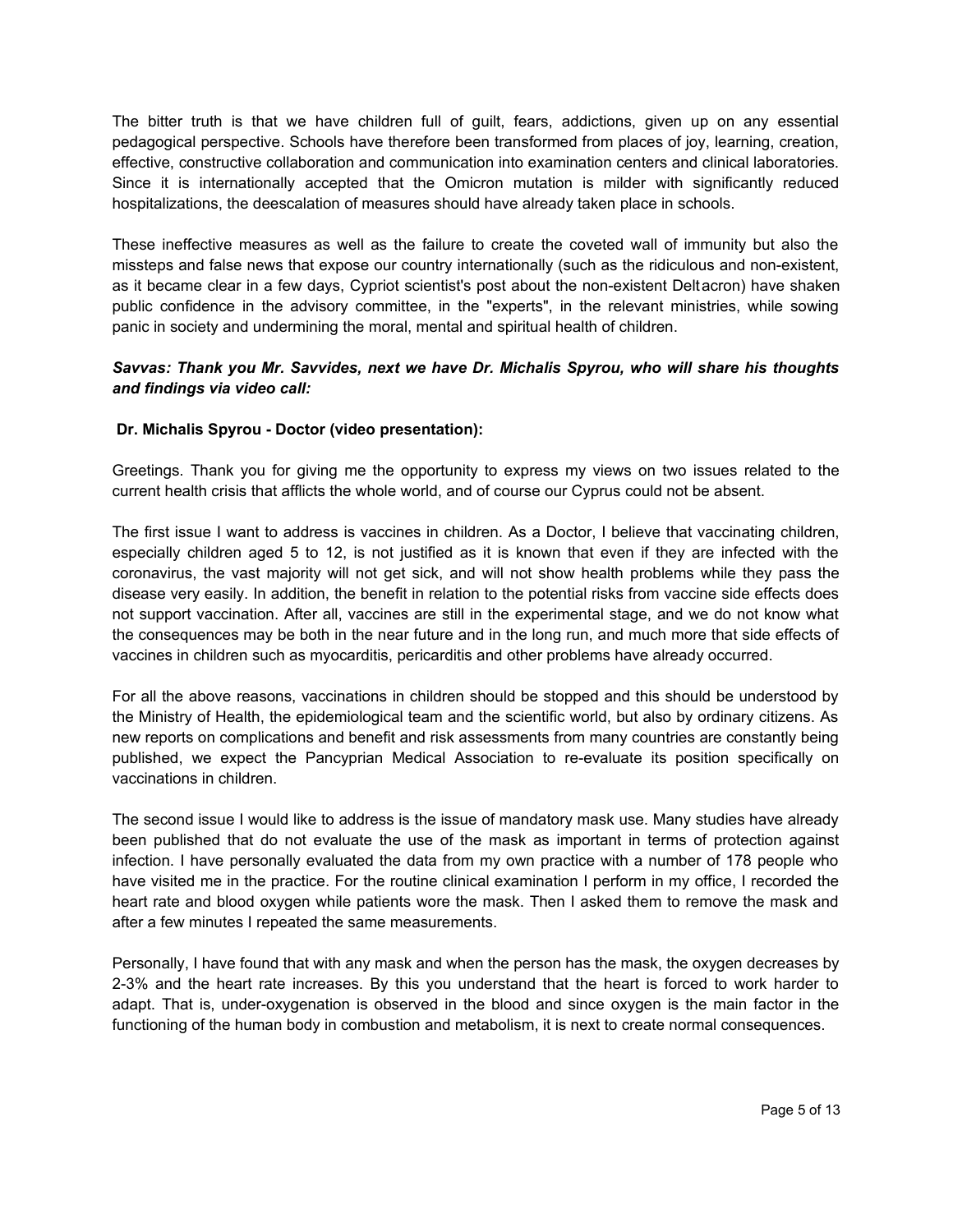Consider forcing children to wear the mask in the classroom and throughout school hours. This is expected to negatively affect the brain function of children who are developing and need oxygen. In my personal opinion, the obligation to use a mask on children both in the classroom and much more outside the classroom should end.

Thank you.

# *Savvas: Thank you Dr Spyrou. Next we have Savvas Savvides who specializes as a human rights lawyer:*

## **Savvas Savvides - Lawyer:**

Thank you Savva and everyone else here today. I will be sharing my own professional and personal view on the developments of the past two years. The announcement two years ago of the beginning of an epidemic crisis (which some call a pandemic) came to test the quality of our Republic, the operation of institutions, the credibility of public bodies but above all the three powers of the Cypriot state.

◦ A cloudy situation accompanies the epidemic crisis, where it has finally overshadowed it. The current situation can be summarized as follows

1. Introduction of measures to separate citizens into different categories - mainly the unvaccinated and non-vaccinated, which is illegal, irrational and unjust

2. Creation of obvious discrimination against Greek Cypriot citizens of Cyprus where only they are checked for various certificates (electronic and not), while tourists and t / c are excluded

3. The two-year rule by decrees which remain unchecked and without any filtering or intervention by the parliament or accountability to it

4. The mandatory financial burden of citizens to pay for diagnostic tests at the same time as the test is mandatory and in most cases a condition for work, food and other basic needs,

 5. Unprecedented pressure on citizens by all means to perform the medical act of vaccination something unthinkable and prohibited by the Constitution and the Oviedo Convention - in fact the ratifying law of this convention, provides that the imposition of a medical act is criminal offense,

 6. The introduction of electronic monitoring of citizens through the application of CovScan (or other methods) for the alleged control of relevant certificates and which is also illegal and unjustified, also in conflict with the Laws and European regulations on the protection of personal / sensitive data

7. The complete lack of trust in the personal responsibility and conscience of the citizens by all the authorities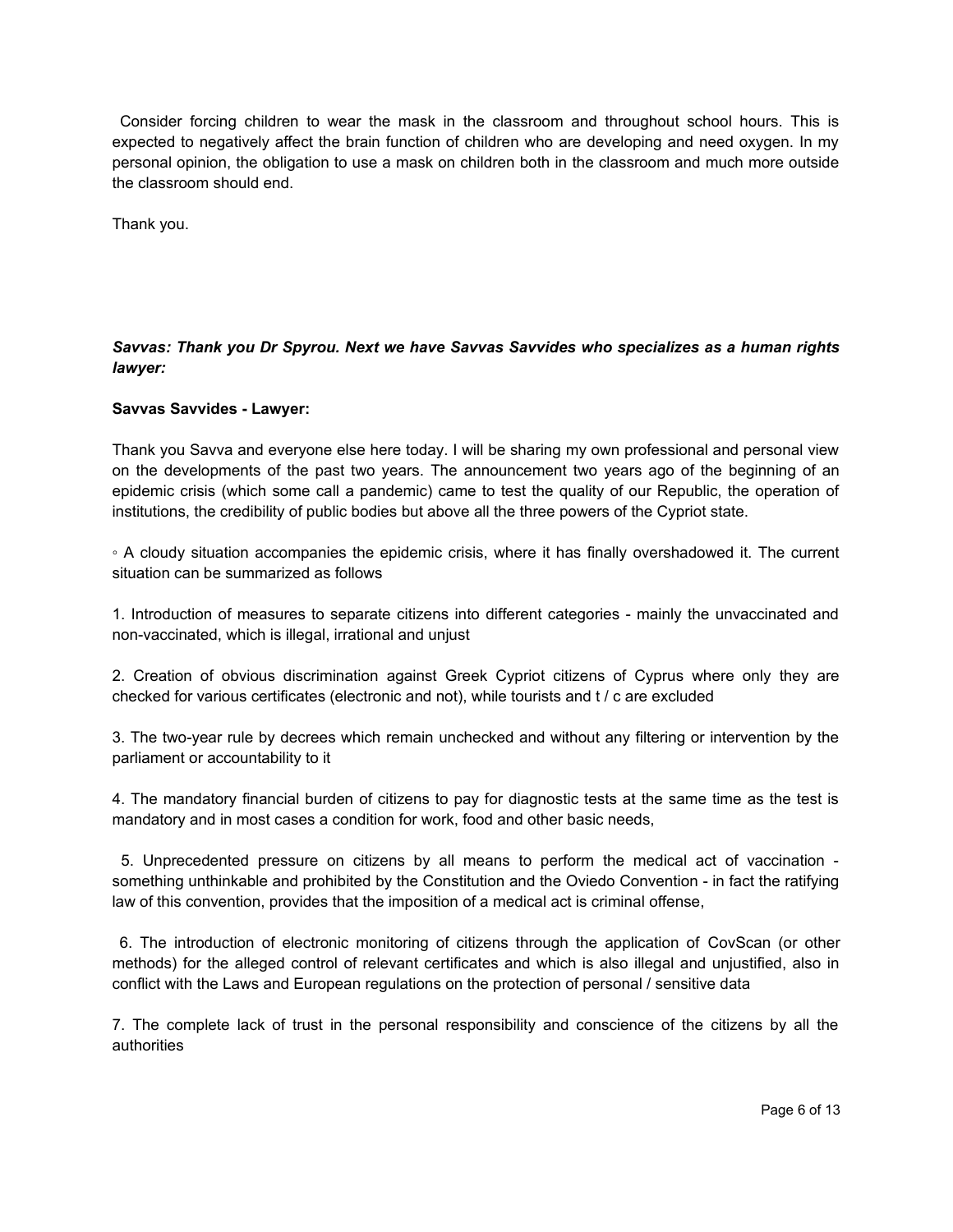8. The attempt to establish, through many ways, a single view of things as the only correct one with the cloak of "scientific knowledge" and at the same time to silence the different point of view about what is happening, which is a dangerous slip which refers to what took place in periods of authoritarian / totalitarian regimes

In view of the above, I consider it right and just for the citizens to demand and claim the obvious -

1. Abolition of all orders - decrees both through legal channels but also in their daily life and work

2. Gathering of all those who oppose / resist the slipping of society into exclusion, segregation and targeting of our specific fellow citizens such as the unvaccinated or those who do not wish to proceed with further doses of vaccines that are constantly promoted and in many ways.

3. The legislature - parliament must be pressed so as to stand in the way of this slippage. This must and can be done in many ways such as e.g. the enactment of a law or the amendment of the existing one on Dehydration, in order to control in advance -that is to approve / reject / amend- everything that the executive power intends to implement

4. In continuation of the above, all public bodies and especially the legislature must be pressured and convinced that they can not be given uncontrollable powers either to the Minister of Health or to any other minister to decide on almost all matters of the daily life of the citizens without any control or accountability.

5. The judiciary must monitor developments and listen to the society that expects the courts to be the refuge of every citizen and not the apologist of any other power in case of mistakes or omissions

Finally, we are all called to understand that if the non-genuine or current situation is consolidated, then an impersonal and completely foreign society will be presented to us, which will be a danger to all of us and our children. We must stand up to the circumstances.

Thank you very much.

### *Savvas: Next we have Mr Christos Neophytou, Lawyer:*

### *Christos Neophytou - Lawyer:*

*1. The indications, the data and the numbers clearly show that we should all worry about where we are going. We have gathered a group of people of Doctors and Lawyers and we ask institutions to be accountable for where we are going. We ask the President of the Republic to respond to our letters asking him to intervene institutionally as the Supreme Leader of the State in order to stop the latent culture that wants to make critical decisions for the whole of our society behind closed doors and without proper consultation.*

Letters to the President of the Republic with dates:

1.1. Letter dated 26/07/2021 1.2. Letter dated 28/07/2021 1.3. Letter dated 06/08/2021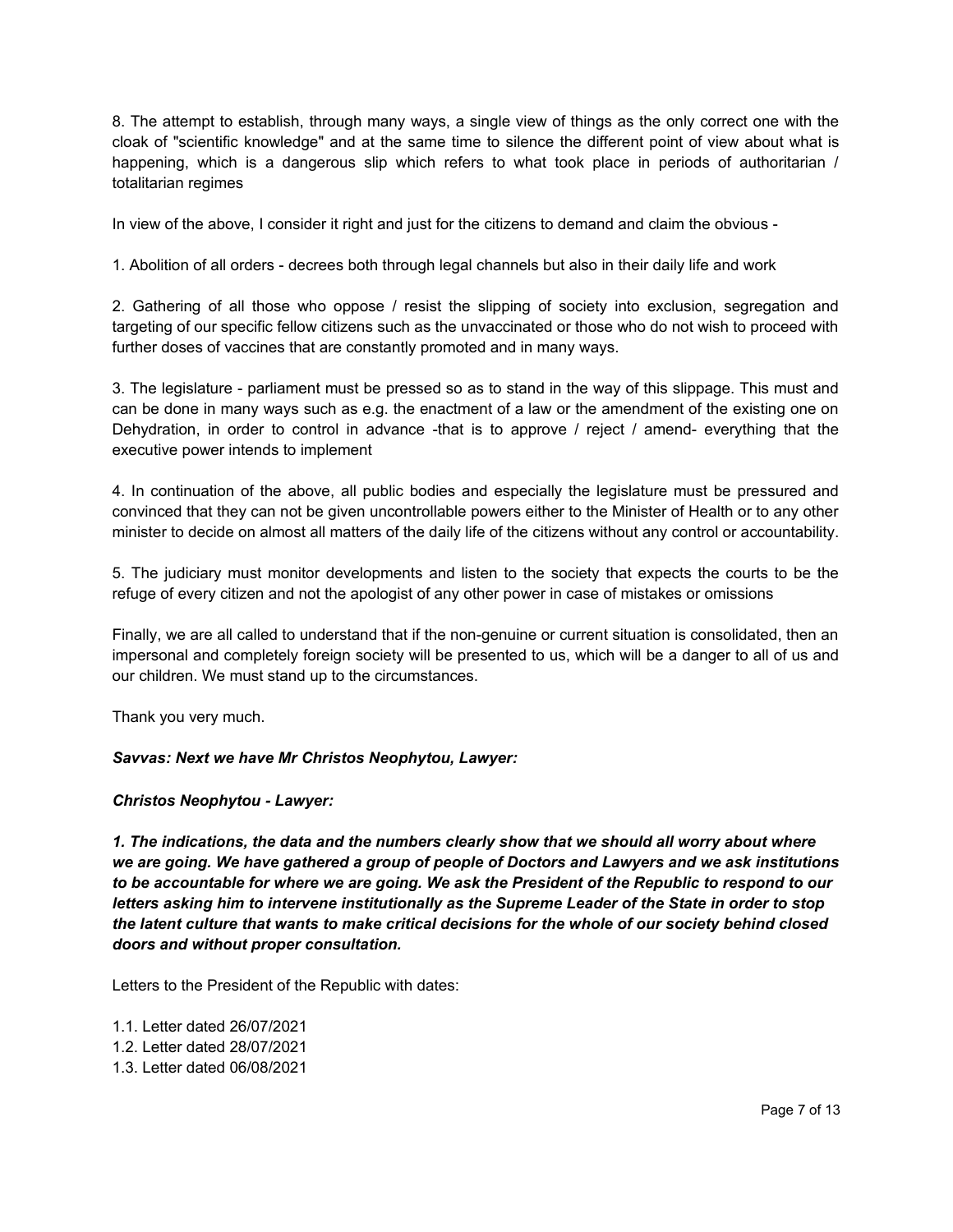1.4. Letter dated 11/08/2021

2. We call for an end to the imposition of various arbitrary views and narratives by non-experts, completely unsubstantiated, without the possibility of dialogue and controversy by reputable scientists and experts in the field of Epidemiology.

3. We ask the Speaker of Parliament but also the Members of Parliament to whom we sent letters on 16/09/2021, which were sent by Private Donors to answer the burning issues we raised, which include the Law on Children, the conduct of audits regarding the appointments of the members of the Advisory Group and possible conflict of interest, the control of the Importing Companies of Tests, etc. emphasizing in our letter that not answering them is tantamount to accepting our positions.

4. We ask the Minister of Health to give us answers to many issues related to the increase of hospital beds in hospitals, the maintenance of a register and file of side effects and deaths from these experimental vaccines, for masks for children, in the selection criteria of members of the advisory group, and many other questions to answer.

Letters to the Minister of Health with dates:

4.1. Letter dated 20/04/2021 4.2. Letter dated 14/05/2021 4.3. Letter dated 09/06/2021 4.4. Letter dated 05/08/2021 4.5. Letter dated 27/08/2021 4.6. Letter dated 29/11/2021 4.7. Letter dated 30/11/2021 4.8. Letter dated 01/12/2021 4.9. Letter dated 03/12/2021 4.10 .Letter dated 06/12/2021 4.11. Letter dated 07/12/2021

5. We ask the Minister of Education to answer us regarding the social marginalization of students who have already dropped out of school as well as to answer us about issues of online education.

Letters to the Minister of Education with dates:

5.1. Letter dated 16/03/2021 5.2. Letter dated 18/03/2021 5.3. Letter dated 19/03/2021 5.4. Letter dated 23/03/2021 5.5. Letter dated 29/03/2021 5.6. Letter dated 30/03/2021 5.7. Letter dated 08/04/2021 5.8. Letter dated 14/04/2021 5.9. Letter dated 20/04/2021 5.10 .Letter dated 21/04/2021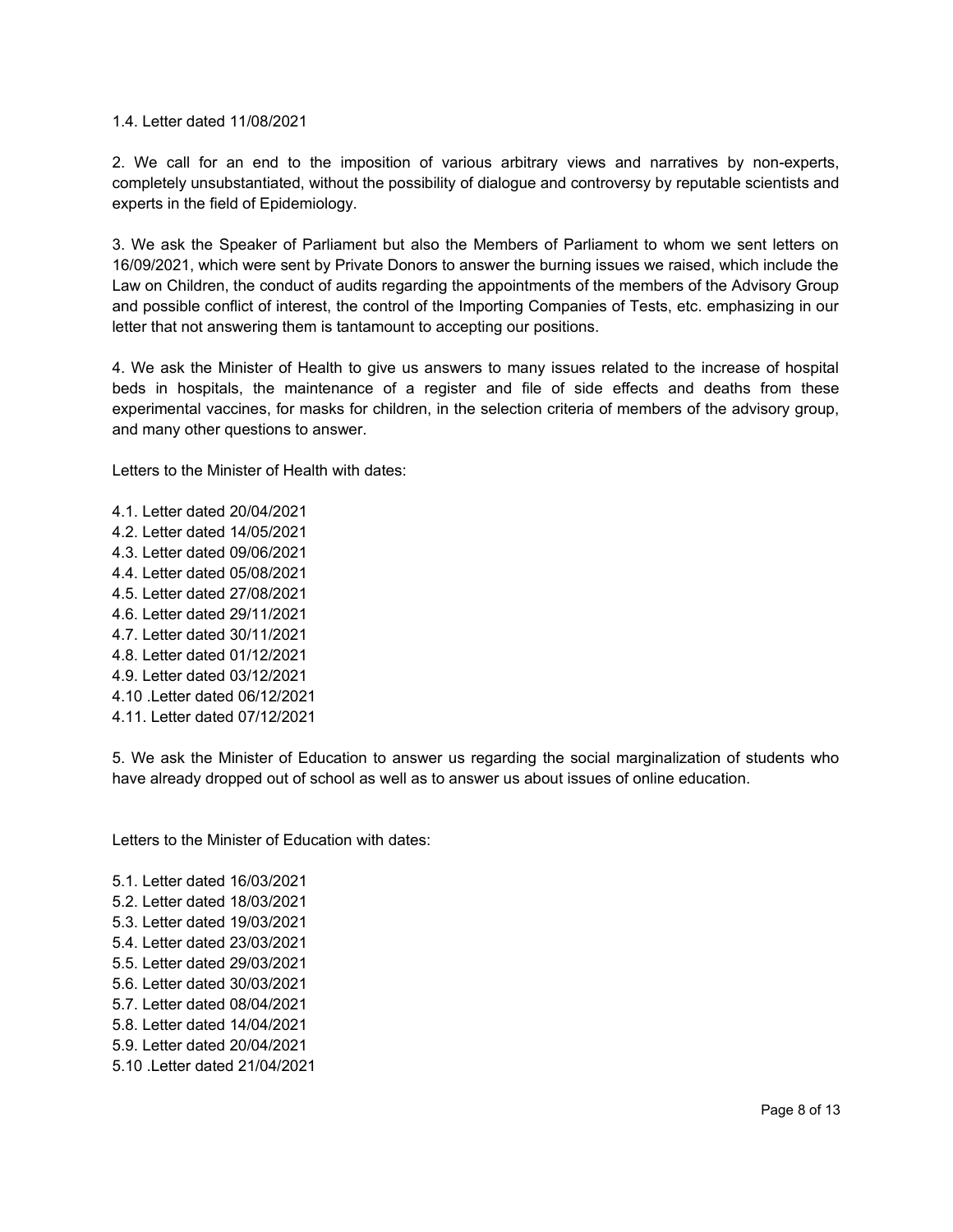5.12. Letter dated 10/05/2021 5.13. Letter dated 14/05/2021 5.14. Letter dated 15/06/2021 5.15. Letter dated 30/06/2021 5.16. Letter dated 13/07/2021 5.17. Letter dated 02/09/2021 5.18. Letter dated 03/09/2021 5.19. Letter dated 15/09/2021 5.20. Letter dated 24/09/2021 5.21. Letter dated 13/01/2022 5.22. Letter dated 17/01/2022 5.23. Letter dated 21/01/2022

6. We ask the Commissioner of Population Control of the Republic of Cyprus, who is also the Registrar of Microbiological laboratories, to tell us which companies introduce the tests with the swabs that contain the highly toxic substance ethylene oxide and why it allowed the introduction and exposure to this highly toxic and carcinogenic substance.

7. We ask the Audit Committee of the Parliament to examine the criteria by which the members of the Expert Group were appointed while other specialists, namely Epidemiologists, were excluded, while at the same time we request an immediate investigation into who each expert is and whether he has financial or other conflicts of interest. We also ask for a check regarding the use of the mask in children 5 - 11 years old.

8. We ask the Statistical Service to give us complete data based on legislation 184 (I) / 2017 regarding the number of deaths in the year of vaccinations, i.e. 2021, compared to the last decade, i.e. 2010 - 2020, whether these deaths increased, by how much and for what reasons and complete evidence of side effects from these experimental vaccines. We also ask the Statistical Service to clarify with statistics what delays are observed in the management of critical and / or chronic diseases due to the health crisis.

9. We ask the Commissioner for Personal Data Protection and the Commissioner for Information to conduct research on the code used to collect and process data on tests, who created it, where this data is transmitted and used. We also ask for explanations on the basis of which criteria the discount on the protection of personal data was decided on the altar of service of the so-called public health.

10. We ask all the above bodies to listen to the findings of the Commissioner of Administration that in the most categorical way, as mentioned above, blatantly violate a series of International Conventions and Legislation concerning medical obligations.

10.1. Conclusion of the Commissioner of Administration dated 29/07/2021 entitled: "Position regarding the measures taken to combat the coronavirus pandemic (COVID-19) and their compatibility with human rights law".

10.2. Conclusion of the Commissioner of Administration dated 10/12/2021 entitled: "Ex officio Appointment of the Commissioner of Administration and Protection of Human Rights, as an Independent Human Rights Authority, on the occasion of the International Human Rights Day".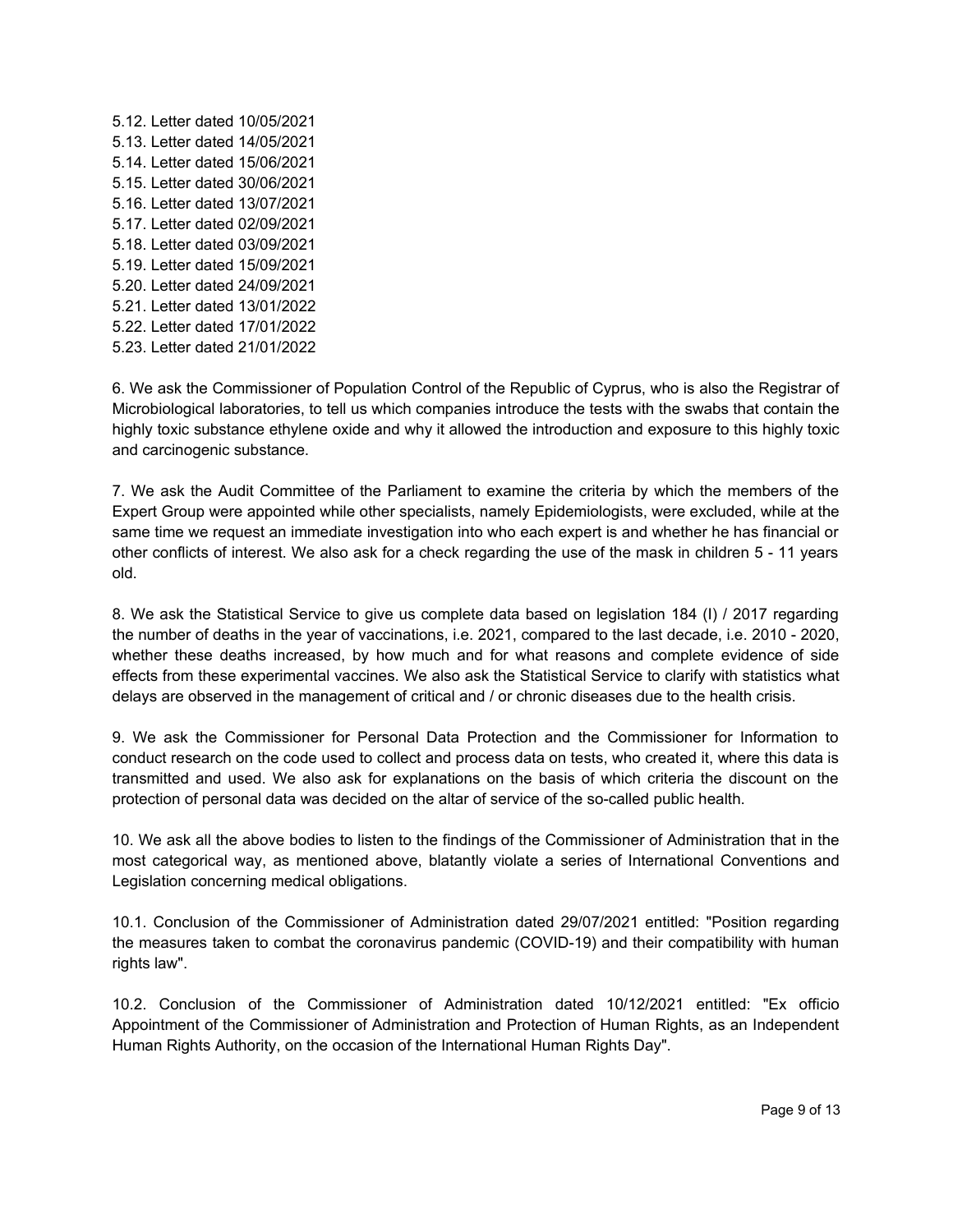10.3. Conclusion of the Commissioner of Administration dated 16/12/2021 entitled: "Report regarding the TEPAK protocol on the manner of conducting courses during the autumn semester of 2021".

10.4. Conclusion of the Commissioner of Administration dated 31/12/2021 entitled: "Ex officio Appointment of the Commissioner of Administration and Protection of Human Rights as an Equality and Anti-Discrimination Agency and as a the field of sports".

11. Finally, we have already reported the above in our letters to both the Chief of Police and the Attorney General of the Republic and we have already, from 28/01/2021, the beginning of criminal prosecutions against anyone responsible.

Letters to the Chief of Police with dates:

11.1. Letter dated 21/01/2021 11.2. Letter dated 20/04/2021 11.3. Letter dated 20/07/2021

Letters to the Attorney General with dates:

11.4.Letter dated 04/06/2021 11.5.Letter dated 27/10/2021

12. To this end we call on all lawyers and all doctors but also around the world to go to the office of the Attorney General of the Republic from whom we requested criminal prosecution against anyone responsible for the above violations and who to date has not responded to us.

13. We call on the people to go to the Attorney General's Office to ask for the prosecution to be finally promoted.

*14. Prove to us, ladies and gentlemen, that you exist.*

*Savvas: Thank you Mr Neophytou.*

*Next we have Elpidoforos Soteriadis, Occupational Physician and Epidemiologist who will speak on the topic of the Archbishop and then move on to talk about the handling of the pandemic, on a local and global level.*

# **Dr. Elpidoforos Soteriadis:**

With our first statement today we condemn in the strongest way the behavior of the Archbishop who has put on holiday 10 priests of the Archdiocese who have not been vaccinated.

The act of the Archbishop is not only unacceptable and condemnable but also a violation of the mission of the leader of the Church of Cyprus and is in complete contradiction with the Holy Gospel.

We point out to the Archbishop in the clearest and strictest tone that it is not his job to impose on anyone whether they should undergo a medical procedure or not, or whether they should receive a vaccine.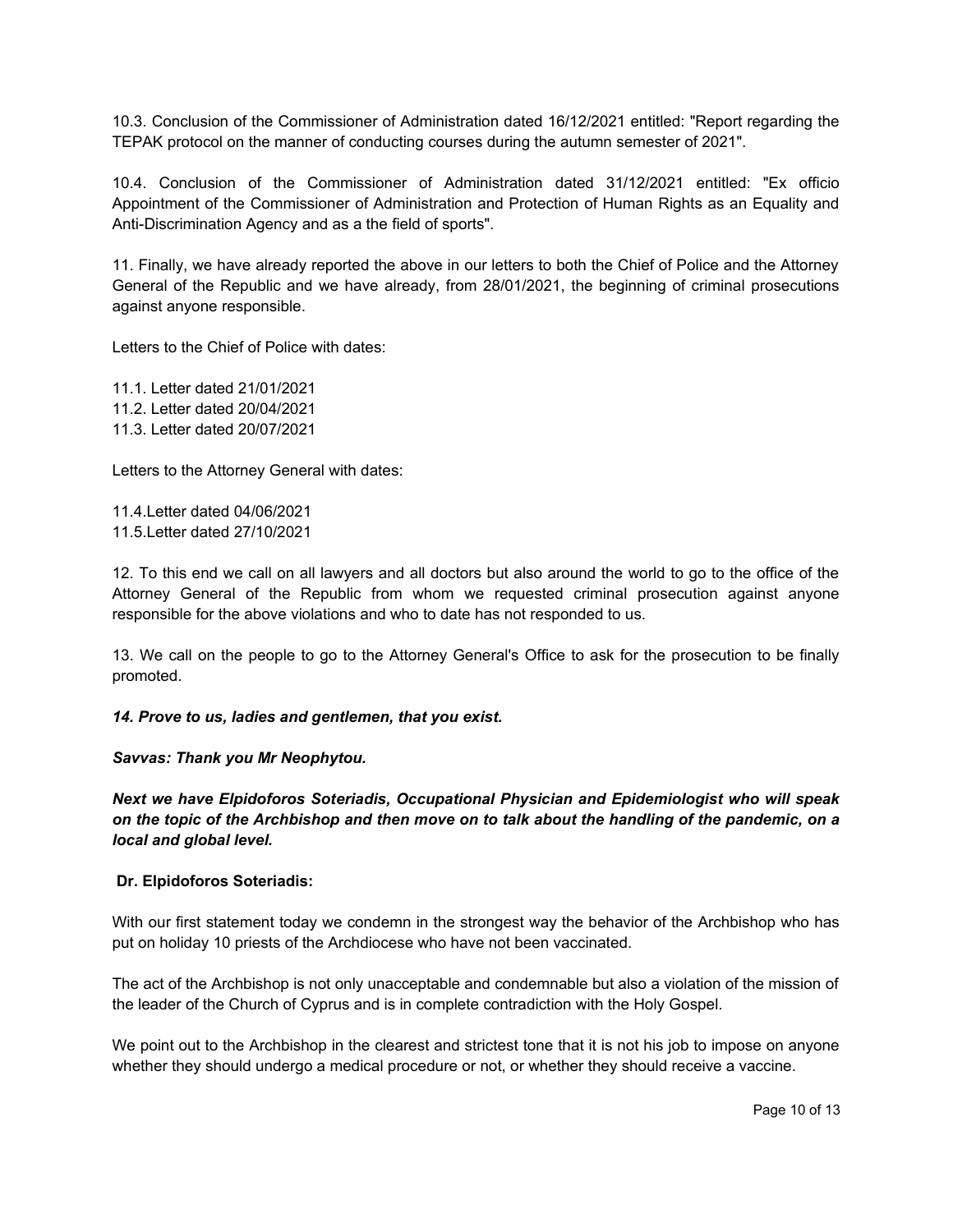In addition, in case he ignores it, we would like to point out to him and also to inform the people that the Archbishop's action for imposing compulsory vaccination on priests:

- First, it violates the Constitution of the Republic of Cyprus,

- Secondly, in breach of European law - Regulation (EU) 2021/953 of the European Parliament and of the Council of 14 June 2021,

- Third, it violates the 1998 Oviedo International Convention, which is a Council of Europe Convention for the Protection of Human Rights and Human Dignity with regard to the application of Biology and Medicine, and which has been ratified by law; of the Republic of Cyprus [N. 31 (III) / 2001, No. 3563, 28.12.2001],

- Fourth, violates the decision of the Holy Synod of 1 December 2020 on voluntary vaccination,

- Fifth, Violates the Sacred Rules of the Church of Cyprus,

- Sixth, Violates the Code of Medical Ethics,

- Seventh, Violates the Nuremberg Code of 1947,

- Eighth, Violates the 1964 Helsinki International Declaration;

- Ninth, Violates the Belmont Bioethics Principles of 1979 which have an international character [The Belmont Report - (1979)],

- Tenth, Violates the Published Opinion of the National Bioethics Committee of Cyprus dated 20 January 2021 for voluntary vaccination, and

- Eleventh, Violates the decisions of the Commissioner of Administration of the Republic of Cyprus.

Moreover, the Archbishop's energy has NO medical or scientific basis.

At the same time, we would like to inform the people that the Archbishop has taken ridiculous actions to implement his decision. In particular, he has put other priests who do not wish to be vaccinated on holiday, others has been rewarded for not confessing, others he has transferred to different parishes to perform the Divine Liturgy to fill the gaps of his own actions and some he has not bothered at all for reasons only known to him.

We wonder whether this is how the Archbishop perceives the equal treatment of the priests of his district? We ask: does he selectively apply his own decisions simply because it does not have enough priests to fill the functional gaps of its own irrational, illegal and anti-ecclesiastical actions?

In addition, we want to inform the people that in recent days the Archdiocese has been issuing and publishing in the media false announcements about the priests both in terms of the number of those who have not been vaccinated and especially their intention to be vaccinated.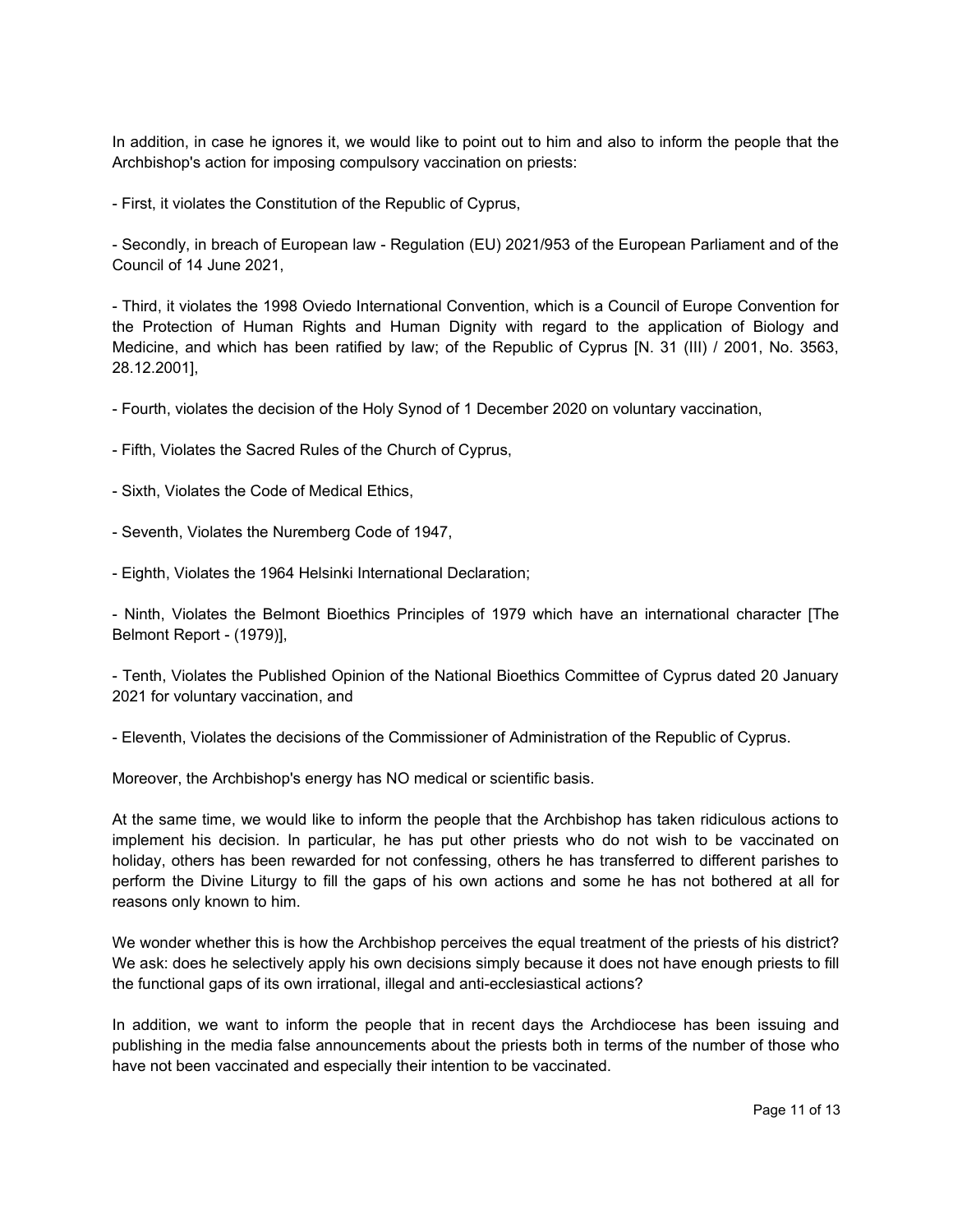For the above reasons, but also for many others, as members of the body of the Church, we call on the Archbishop to reflect, even now, on his tragic mistake which has caused enormous upheaval within the Church. We call on him to IMMEDIATELY revoke the holiday he has imposed on the priests in order to stop brutally provoking the legitimacy and the Christening name of the Church of Cyprus.

We also expect all the other Metropolitans and Bishops to consider their own responsibilities towards the Church and to restore the Archbishop to order by restoring unity within the Church of Cyprus.

We also call on all our compatriots, vaccinated and not, to preserve unity, solidarity and legitimacy in our country and to join forces in a joint effort to restore social cohesion in our homeland.

Finally, we call on all the Orthodox Christians of our country but also the Orthodox Christians everywhere wherever they are, vaccinated or not, to generously assist in case the Archbishop implements his threats to cut the salaries of the priests. We declare that, in case of such an action, we will guarantee the salaries of all the priests who have been put on holiday for the next 3 months.

Finally, in case the Archbishop does not revoke his decision IMMEDIATELY, he should know that he will automatically put himself out of the spirit of the Church and will be deprived of the conscience of the entire Christian crew of the Church of Cyprus and all Orthodox Christians.

In closing, we congratulate and thank the priests who have maintained this dignified and Christian attitude towards the unfamiliar attacks they receive. We are proud of their ethos and the sacrifices they make to preserve our Orthodox Faith.

# **Savvas Savvides - Lawyer:**

A small addition in regards to the masks and court cases in relation to this as well as other measures people have challenged in court: many have asked about the presentation of the numbers of court cases being presented by the media. The truth of the matter is, the media has tried to portray that the cases have failed, but this is not true. They have hidden what's been going on. The cases are still ongoing, valid and continuing to the court, simply that the court has decided to not yet rule. That is the truth of things.

# **Savvas Christofi:**

We thank Mr. Savvides for his intervention. To thank again all the guests who honored us either with their physical or online presence and to thank the whole world, the free Cypriot people who watched us.

At this point, I need to point out that we are very disappointed with what has been happening in recent years, the silencing and choice of one-sided advertising of the so-called "truth" of systemic media.

We are very disappointed to see that some of the major channels while invited in time with a press release but also by phone were not presented while appearing in everything and in every demonstration especially when it comes to something bad and now when they were invited to cover the different point of view which is public. This here is the different point of view but unfortunately the channels are provocatively absent.